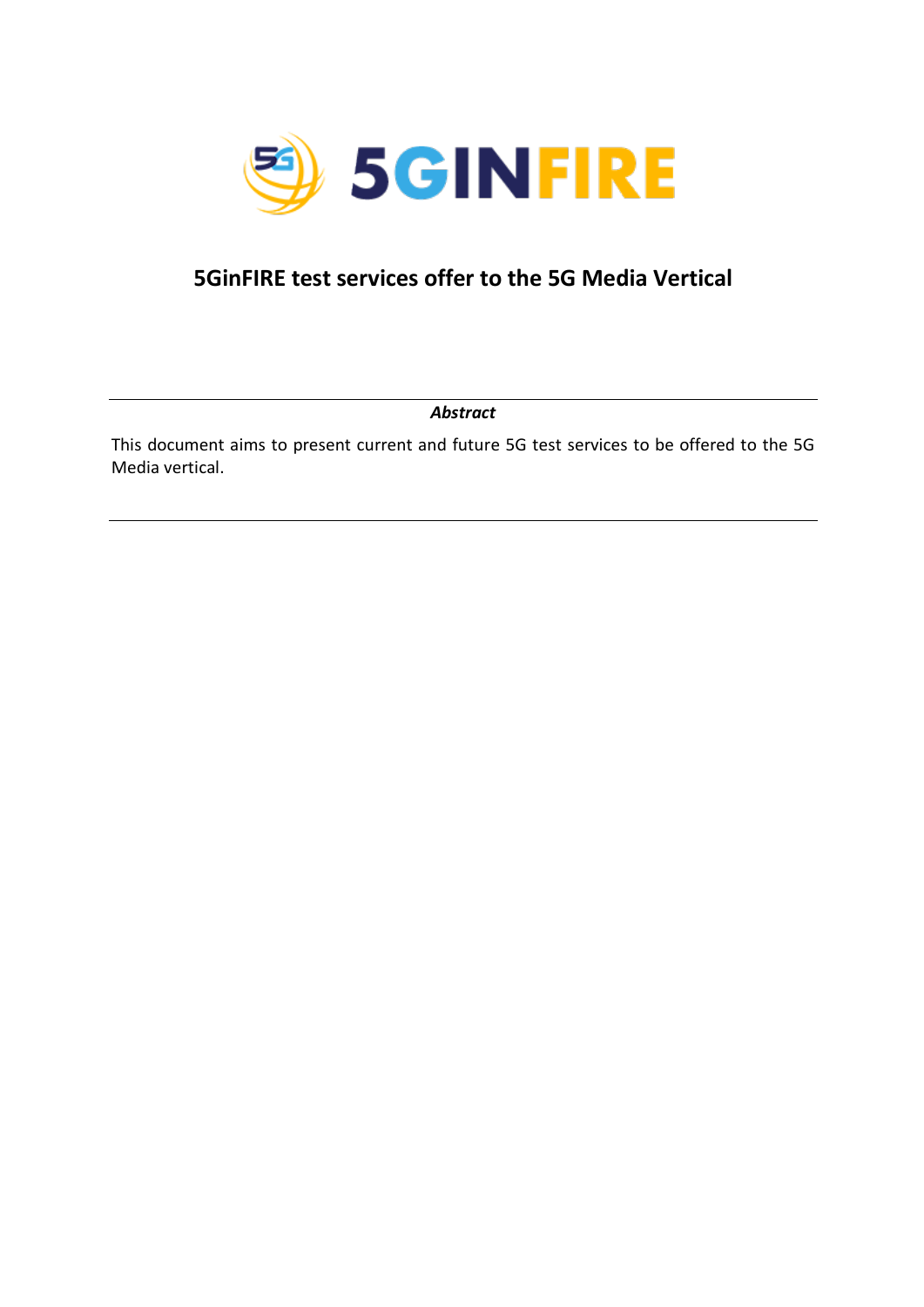Disclaimer

This document contains material, which is the copyright of certain 5GINFIRE consortium parties, and may not be reproduced or copied without permission.

All 5GINFIRE consortium parties have agreed to full publication of this document.

Neither the 5GINFIRE consortium as a whole, nor a certain part of the 5GINFIRE consortium, warrant that the information contained in this document is capable of use, nor that use of the information is free from risk, accepting no liability for loss or damage suffered by any person using this information.

*This project has received funding from the European Union's Horizon 2020 research and innovation program under grant agreement No 732497. This publication reflects only the author's view and the European Commission is not responsible for any use that may be made of the information it contains.*



Copyright notice

© 2017 members of the 5GINFIRE consortium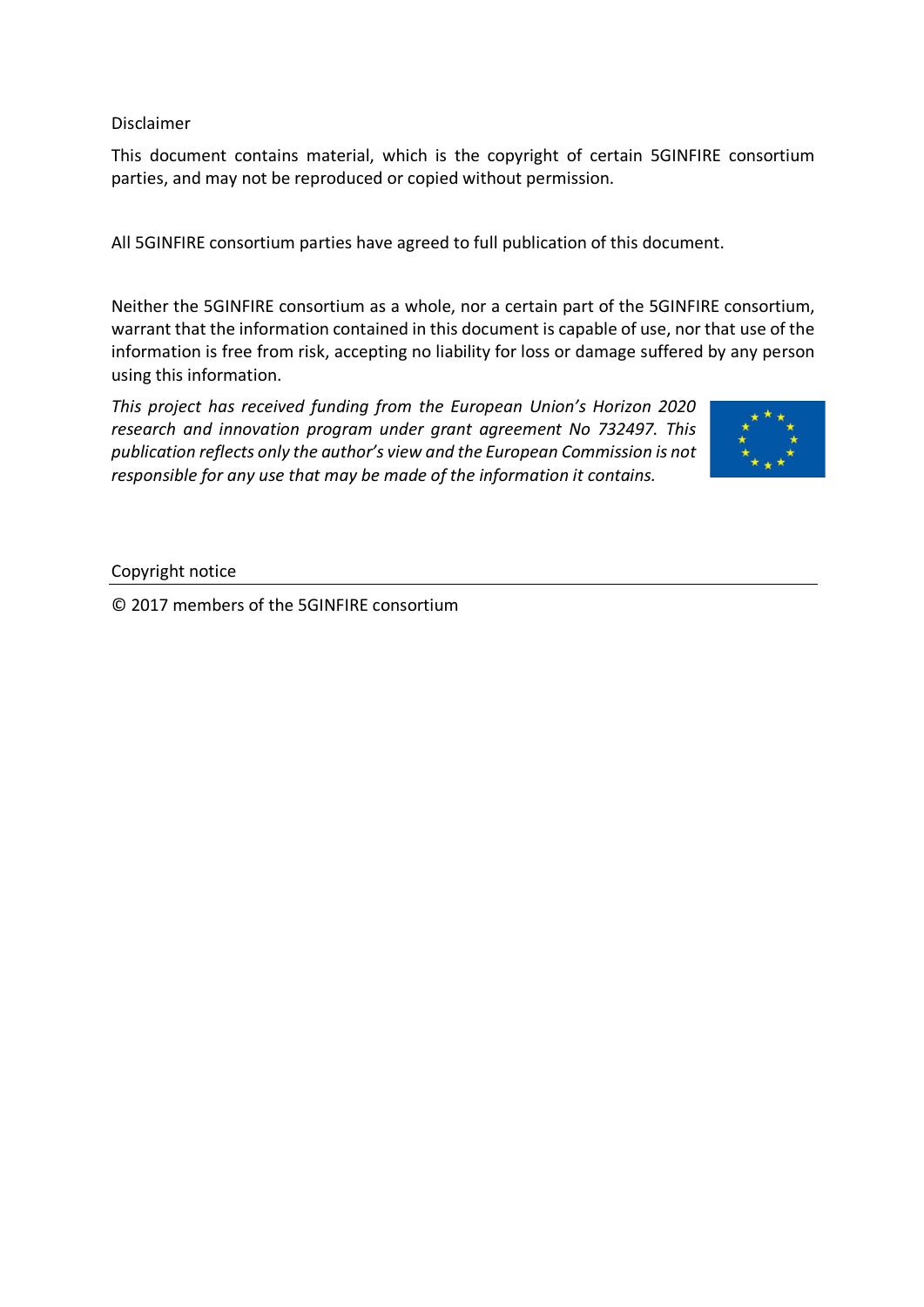#### **Executive summary**

The 5G Media Vertical Testbed offers a comprehensive set of functionalities to experimenters to enable deployment, management and monitoring of 5G-enhanced media services. Specifically, the testbed comes with two classes of applications ready for use (VR streaming and live uplink streaming), offers network assistance and edge processing to media applications, and exposes 3<sup>rd</sup> party APIs to allow application providers to monitor and manage the network slice where their services are deployed.

The work leading to the testbed, as well as its usage feedback, gave us valuable information that enabled us to identify a number of tests that need to be performed in order to verify that 5G (media slices) fulfill the needs and requirements of current and future media services.

In order to foster the adoption of 5G from the vertical sectors, collaboration with other test environments (such as 5Groningen in the Netherlands) are envisioned. Furthermore, to enable even more advanced (media) tests in the future, we plan to upgrade the 5G media vertical infrastructure with new cloud and mobile hardware (new base stations, storage units, RAMs and GPUs) and software (new 5G core) and end user devices (AR/VR goggles, haptic gloves).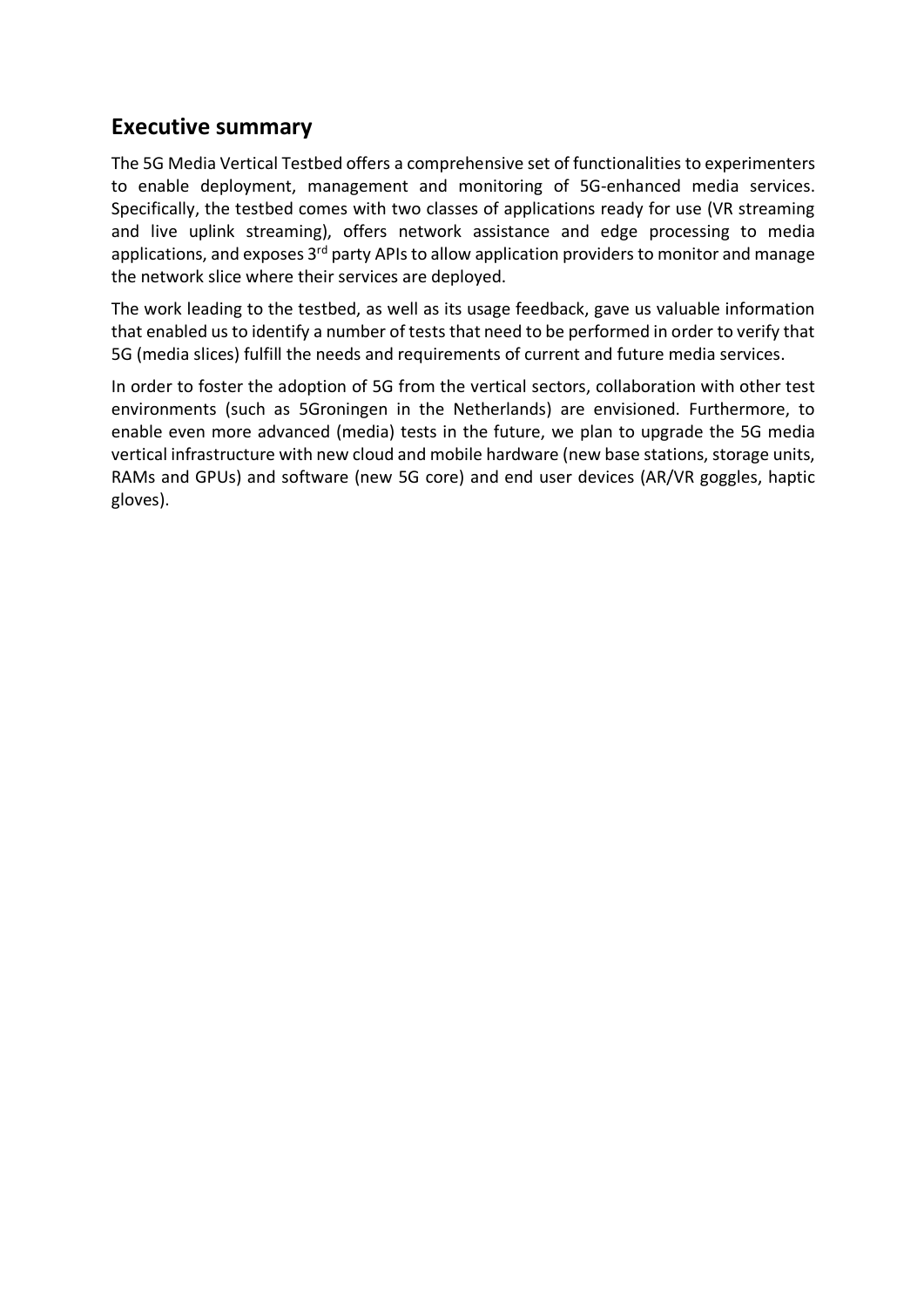# **List of authors**

| <b>Version</b> | <b>Company</b> | <b>Author</b>     | <b>Contribution</b>                       |
|----------------|----------------|-------------------|-------------------------------------------|
| 1.0            | TNO            | Lucia D'Acunto    | Executive summary, chapters<br>1, 2, 3, 7 |
| 1.0            | TNO            | Piotr Zuraniewski | Chapters 4, 5, 6, 7, 8                    |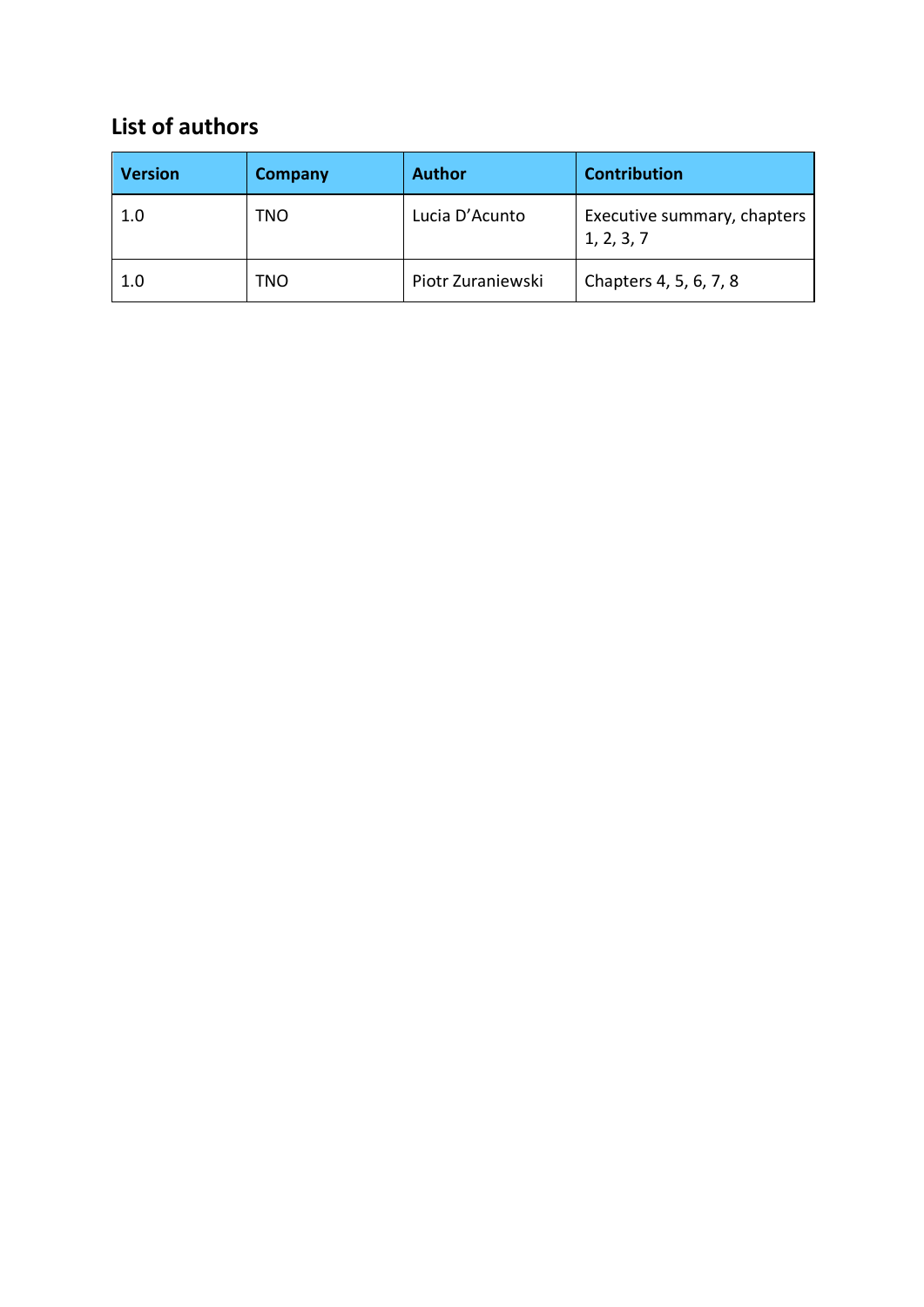# **Table of Contents**

| $\mathbf{1}$   |  |  |  |
|----------------|--|--|--|
| $2^{\circ}$    |  |  |  |
| 2.1            |  |  |  |
| $2.2^{\circ}$  |  |  |  |
| 3              |  |  |  |
| 4              |  |  |  |
| 5              |  |  |  |
| 6              |  |  |  |
| $\overline{7}$ |  |  |  |
| 8              |  |  |  |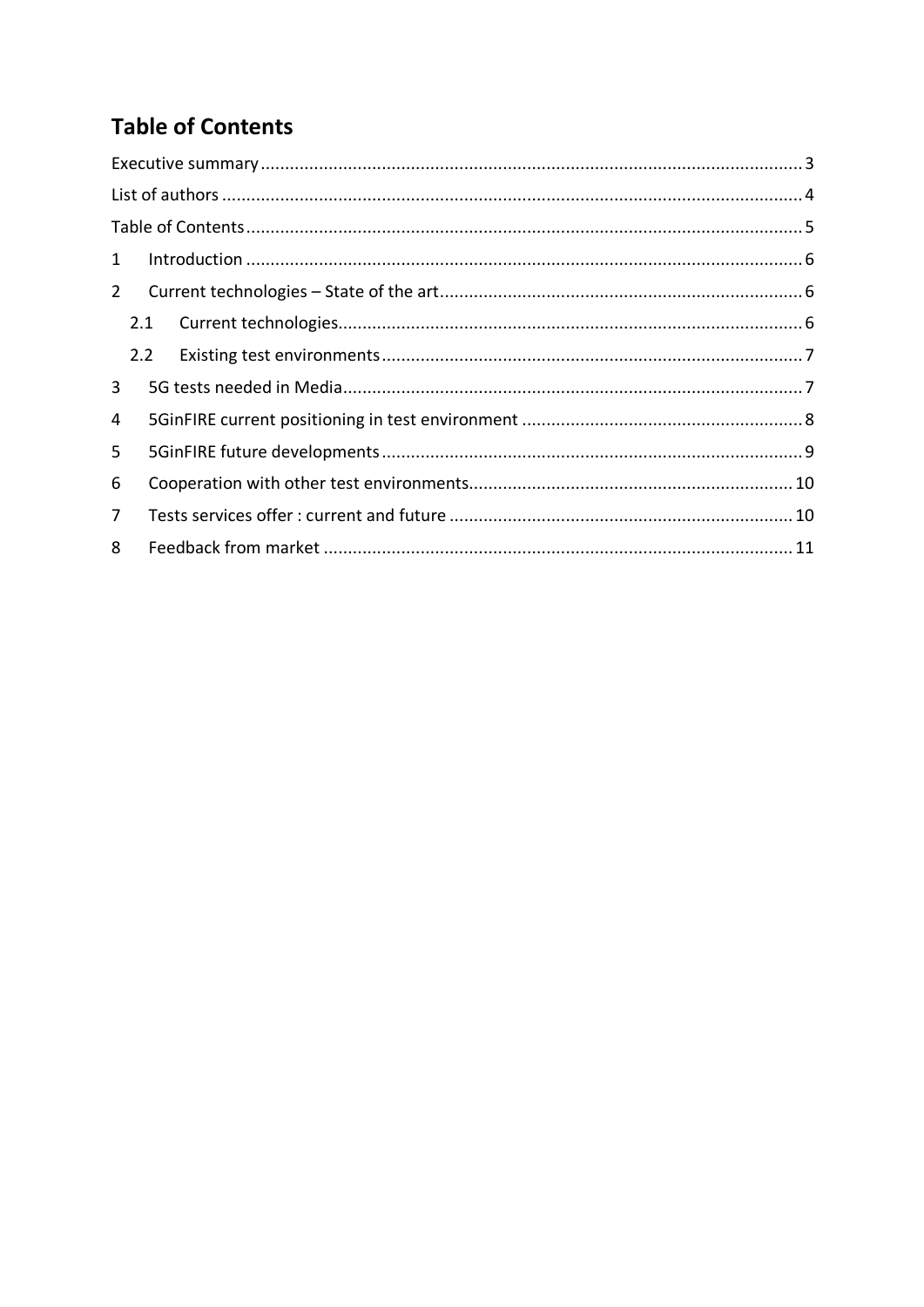### **1 Introduction**

Audio-visual media generates the majority of traffic today, both in mobile and fixed networks, and this traffic is expected to grow in the coming years. Additionally, new types of media services are rising, such as Virtual Reality and soon Mixed and eXtended Reality<sup>1</sup>, which are expected to pose new stringent requirements to (mobile) networks, in order to provide a feeling of immersion and smooth interaction. At the same time, some sectors of the media industry wish to turn to mobile for the delivery of their services, most notably the (semi) professional media production sector<sup>2</sup>.

These developments require 5G to be able to offer, on demand, capabilities for low latency and high, consistent bandwidth to the actors of this important vertical industry. The 5G Media Vertical testbed offered by 5GINFIRE addressesthis challenge by showing how an orchestrated 5G network can be used to provide the required capabilities, at the hand of two relevant (future) use cases: (i) high quality live uplink video streaming, and (ii) low latency VR streaming.

# **2 Current technologies – State of the art**

#### **2.1 Current technologies**

Online downlink media streaming services are built according to an Over-The-Top (OTT) paradigm, where the network is assumed to be unreliable and without throughput guarantees. Within this world, a lot of 'intelligence' is put within the media client that downloads the content. The media content is typically provided in different bitrates and each version is segmented in temporal chunks. The media client continuously measures the received throughput and, based on that, selects the bitrate for the next content chunk to download. This way, the client is resilient to changes in network throughput and it can guarantee continuous playback. This method of downlink media streaming is called "Adapted Bit Rate" (ABR), of which the HLS protocol from Apple<sup>3</sup> or the DASH standard from MPEG<sup>4</sup> are examples currently used in the industry. A disadvantage of this approach is that it needs to be conservative: since the network is assumed to be unreliable and best effort, this approach always reserves a 'buffer' to face abrupt network changes, which means that the streaming client often receives a stream at a bitrate (and thus at a audio-visual quality) lower than it may be necessary. Also, this approach results in relatively high startup delays, e.g. compared with TV watching. Downlink streaming of VR services uses this kind of approach too, often augmented with *Tiled Streaming* technology, which allows to divide the spatial content into pieces as well, called *tiles*, which too can be downloaded at different qualities, depending on

 $\overline{a}$ 

<sup>1</sup> https://www.forbes.com/sites/theyec/2019/07/08/extended-reality-xr-is-the-hot-topic-of-2020-and-beyondheres-why/

<sup>2</sup> http://www.camerize.com/

<sup>3</sup> https://tools.ietf.org/html/rfc8216

<sup>4</sup> http://standards.iso.org/ittf/PubliclyAvailableStandards/c065274\_ISO\_IEC\_23009-1\_2014.zip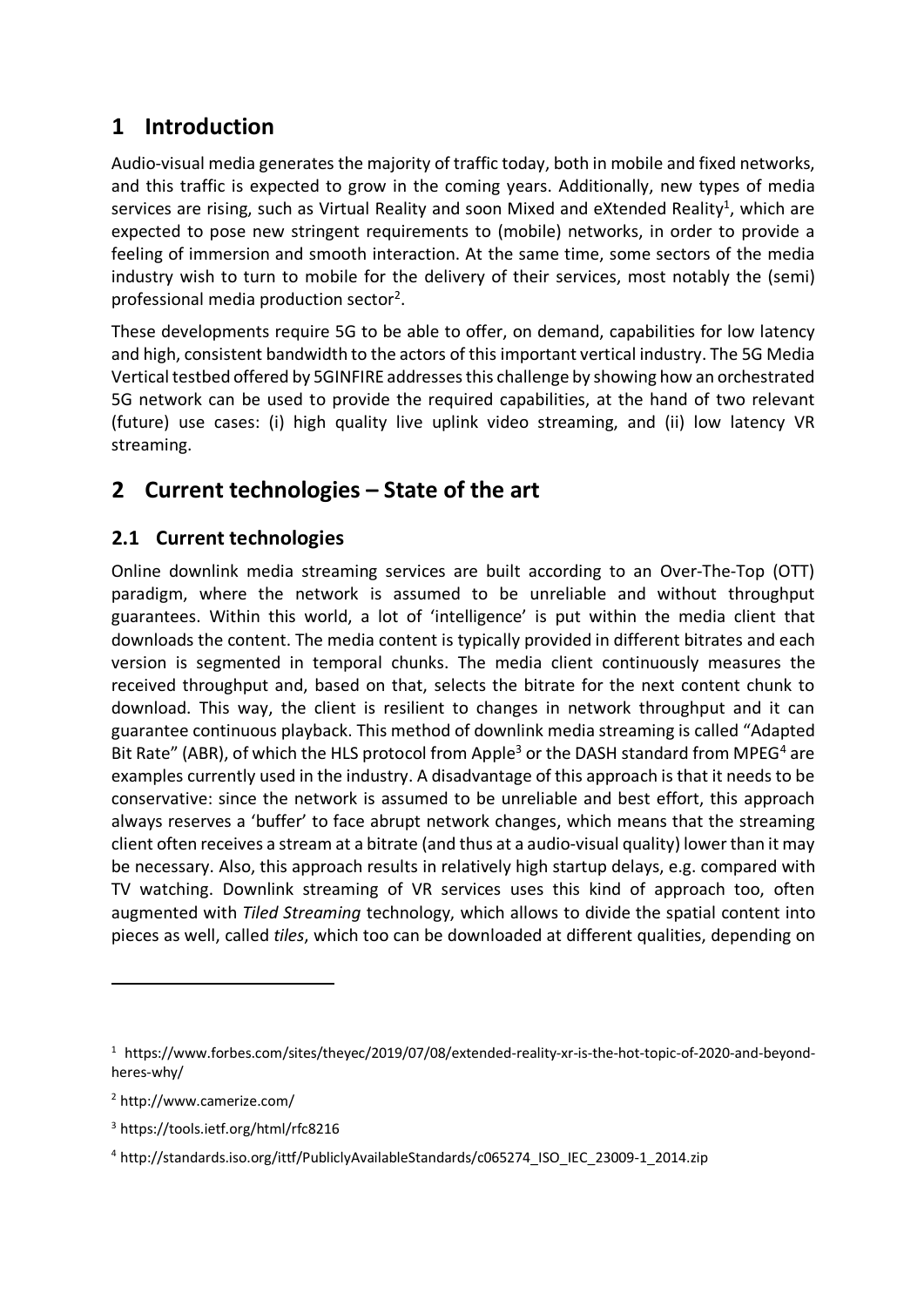whether they are in the user's field of view<sup>5</sup>. Tiles which are not in the user's field of view are still downloaded (albeit at a lower quality), to avoid that an abrupt user head movement would result in the end user seeing a "black screen" even if only for a few (milli)seconds. While this approach addresses the quality of service delivered to the user, a certain amount of bandwidth is wasted sending over content (tiles) that most likely are not needed to be viewed.

For what concerns online uplink streaming services, the RTMP protocol<sup>6</sup> is often used. RTMP is optimized for low delays (i.e. realtime transmission) and does not handle bandwidth fluctuations very well. Since in current network it is not possible for a streaming client to select the best bitrate and resolution beforehand, the use of this protocol does not optimally employ the bandwidth that may be available and quality degradations (e.g. skipped video frames if bandwidth becomes too low) can hardly be prevented.

5G, and in particular network slicing, edge computing and orchestration, have the potential to provide service guarantees to media applications, which would alleviate – if not completely eliminate – the disadvantages described above. The release 16 of the 3GPP includes an initial version of a 5G Media Streaming Architecture7, which describes some "application functions" and "application servers" that should be provided in media slices, both for downlink and uplink. However, fundamental questions such as how a media slice is set up and how to offer service guarantees over such a slice have not yet been answered in this standardization effort. Orchestration as such remains a key word: it becomes apparent that the orchestrator needs to deal with various "form factors": an advanced network service can be composed of appliances, bare-metal servers, virtual machines, stand-alone containers or containers bundles governed by their own orchestrator (think k8s). Complexity of such services can be high and the need for automation and orchestration only increases.

#### **2.2 Existing test environments**

In the context of 5G PPP Phase 3 projects, there are several H2020 projects that cater to provide end-to-end facilities to third parties for testing with 5G: 5G-EVE, 5G-VINNI and 5Genesis. These facilities focus especially on providing a baseline 5G infrastructure and providing access to vertical industry players to use them to test their vertical use cases. By contrast, the vertical testbed facilities offered within 5GINFIRE, and specifically the 5G Media Vertical testbed, focus on offering 5G environments already customized for specific vertical sectors, while at the same time abstracting several of the technological innovations of 5G in order to make it easier for vertical sector players to exploit the power of 5G and orchestration.

# **3 5G tests needed in Media**

Tests in the Media vertical are needed in the following areas:

Resource (bandwidth / latency / processing) guarantees: in order to deliver superior and new services with respect to what done today, it is imperative that the 5G network be able to provide certain, agreed service guarantees for media applications. For

 $\overline{a}$ 

<sup>5</sup> https://www.tiledmedia.com/index.php/technology/

<sup>6</sup> https://tools.ietf.org/html/rfc3550

<sup>7</sup> http://www.3gpp.org/ftp//Specs/archive/26\_series/26.501/26501-g10.zip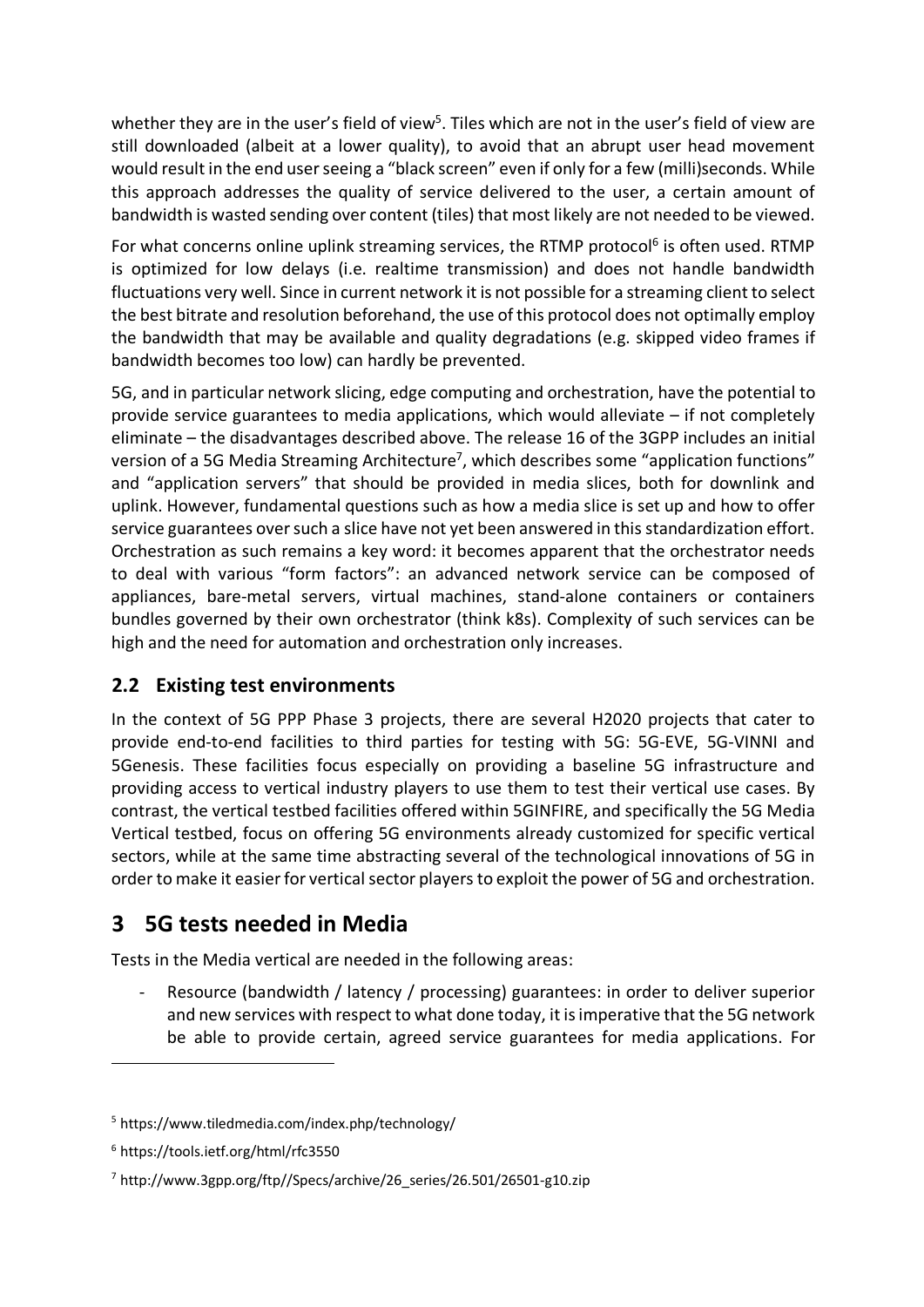example for professional-grade video production, bandwidth needs to be constant and high in order to guarantee the capture of studio-quality content; similarly, interactive VR streaming services need very low latencies in order to give the users the feeling of immersion; finally, other services (will) rely heavily on in-network processing capabilities, which need to be maintained throughout a service session for the service to be functioning correctly.

- Lack of interference among different (media) slices: once services have received a certain guarantee, no traffic or bottlenecks in other slices should interfere with the delivery of the services that are in different slice(s).
- Reactivity in the orchestration of resources (within a slice): the resources needed by a certain service may dynamically change during the delivery of the service (e.g. a camera feed may be upgraded to a higher streaming quality or downgraded to a lower one, depending on the importance of the content being captured live); the reaction time of the orchestrator needs to match the requirements for the service.
- Speed in the creation of a slice: tests should be conducted on verifying the time necessary to startup a slice; also, the tradeoffs between the speed of slice creation vs resources required to realize it should be analysed.

### **4 5GinFIRE current positioning in test environment**

The 5G Media Vertical Testbed is located at TNO's research facilities and is connected to the federated 5GINFIRE infrastructure. TNO contribution provides 5GINFIRE infrastructure with a new, state of the art, testbed facility targeted at the 5G Media Vertical industry. This facility enables the execution of media use cases, specifically those requiring low latency, stable and high quality upload links. The testbed consists of a private cloud governed by the OpenStack Virtual Infrastructure Manager (VIM) which is connected to multiple physical eNBs via physical networks on one side and to the Internet on the other side. At the same time, for easier and faster prototyping, there is a possibility to use emulated eNBs along with emulated User Equipment (UE). The mobile network functions are part of TNOs Hi5 platform based on Fraunhofer's Open5GCore Release 3 which maps to 3GPP Release 14 and Release 4 will maps to 3GPP Release 15.

While the testbed is versatile and can in principle host various types of experiments related to the 5G networks, the unique selling point is a facilitation of the media-related workloads. Two advanced media-related services are provided:

- Live Uplink Streaming Service (LUSS)
- Virtual Reality Streaming Service (VRRS)

**Live Uplink Streaming Service** (LUSS) functionality is intended for experimenting with application- and network-adaptation in different uplink streaming scenarios. It assumes that several live streams are available (e.g., form a camera-crew members, which are regarded as clients of the 5G network) and one stream is picked to be broadcasted at a given moment. After one stream is selected to go live (i.e. stream in HQ), it could be that the current bandwidth is not sufficient for all the streams. Therefore, we introduce a bandwidth policing for the clients on the (emulated) Radio Access Network (which is usually the network's bandwidth bottleneck). Specifically, we police the uplinks of the UEs, assuring that the client with low priority has only limited resources in terms of bandwidth and cannot take them from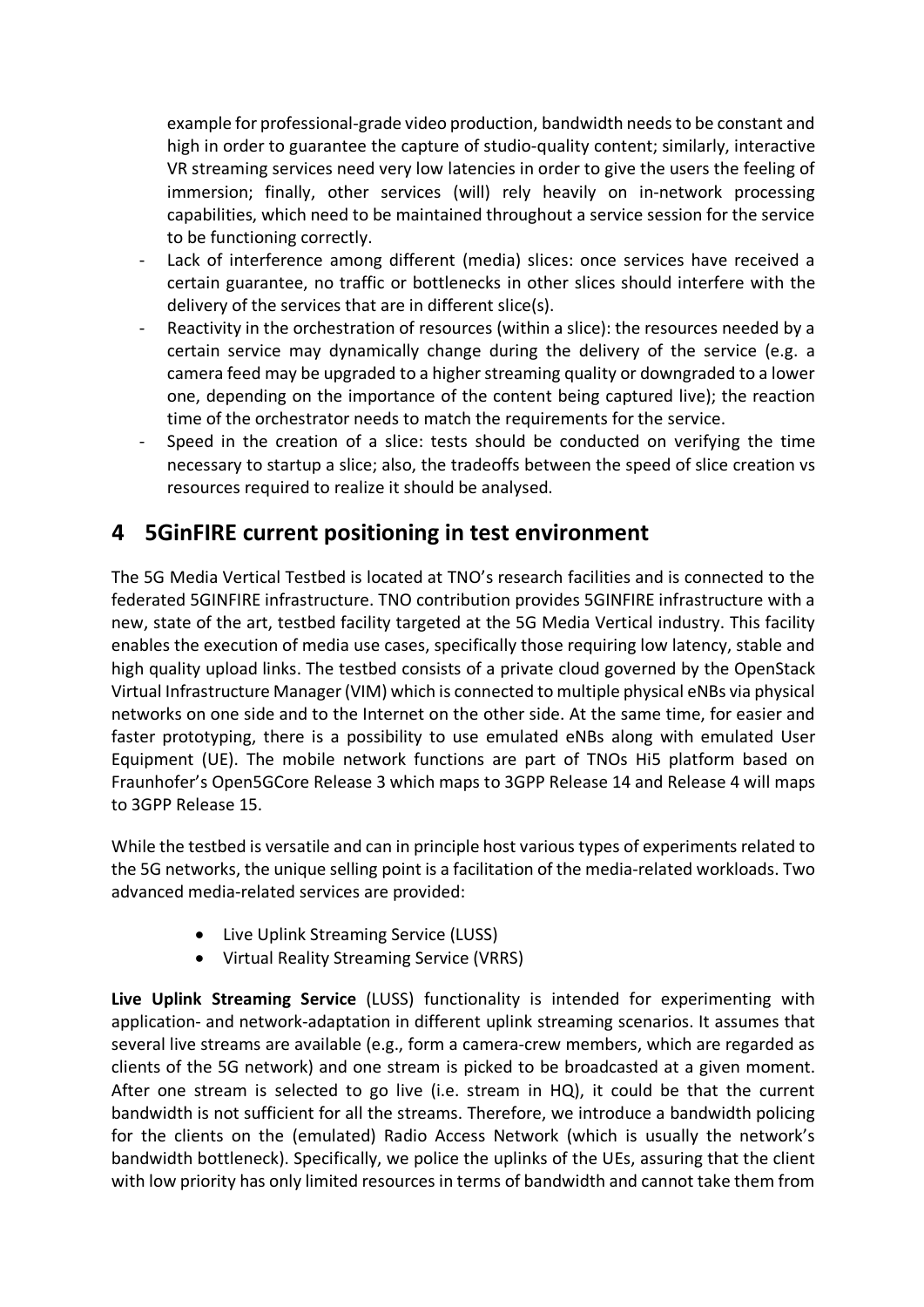the high priority client. At the same time, the clients which are not selected can be informed that they should decrease their encoding quality to save the bandwidth. Nevertheless, if for whatever reason the non-selected client tries to use more bandwidth (e.g., another application running on a device is trying to do the backup to the cloud), our enforced policy prevents any harmful effect of this.



**Figure 1: Live Uplink Streaming Service (LUSS) on top of 5G network service**

**Virtual Reality Streaming Service (VRSS)**. VR applications are known for their high bandwidth usage which can be reduced by streaming only specific region of interest (ROI) to the client, However, this approach creates an extra requirement in the form of latency because the time between the user changing his/her head position (i.e. changing field of view – FoV) and receiving the correct ROI must be as close to zero as possible to keep a good quality of experience. TNO's solution, the 5G Edge Masker (5GEM), streams a video which is still in an omnidirectional format, but where all regions except for the ROI are masked with opaque pixels, which enables the encoding algorithm to produce a content with a drastically reduced size. Furthermore, the Network Assistance Service (NASS) can request the network to change the path used to transport a video traffic to the low-delay one (which can be considered as a premium resource) if it detects that the client experiences too high delay.

### **5 5GinFIRE future developments**

The 5G Media Vertical testbed is built on top of the platforms regarded as TNO's strategic assets for which every year a substantial investment budget is made available. The foreseen updates related to the Radio Access Network are increasing the number of the base stations. Some of them are expected to be placed in the main laboratory to test seamless handover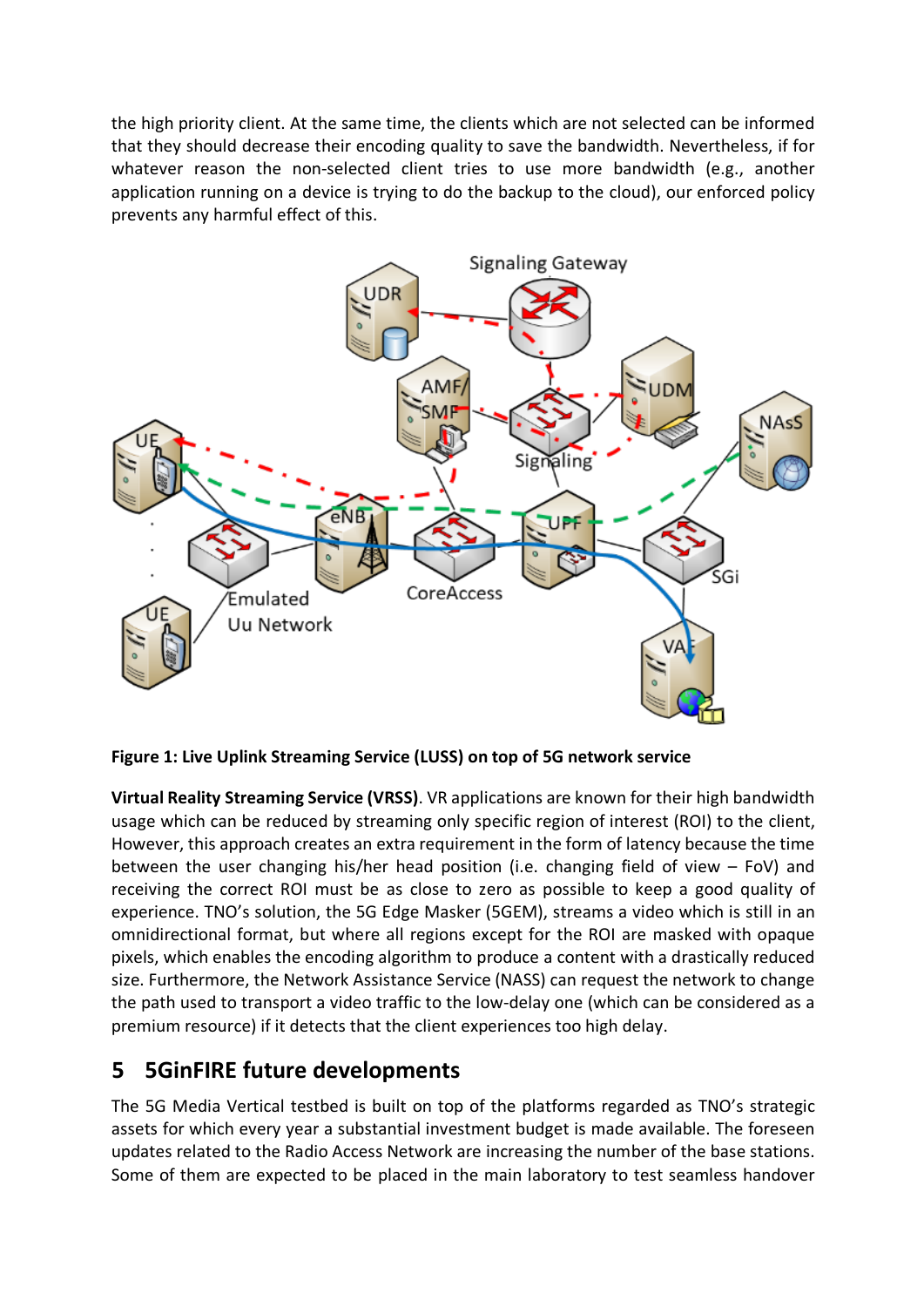and 5G session and service continuity features. Other base stations are planned to be then placed at other TNO locations thus extending geographical distribution of the testbed. We are also investigating possibilities to acquire Millimetre Waves antenna configuration in order to experiment with beamforming and massive MIMO. Cloud infrastructure is planned to be expanded with compute nodes featuring multi-terabyte RAM and GPU accelerators for both highly demanding media applications as well as AI/ML based algorithmic systems which can be used for management and orchestration. Storage system will be expanded with NVMe arrays to assure fast and reliable space for multi-terabyte media files (think point cloud, 360deg video). Key switching fabric elements are expected to be upgraded to 100Gbps to assure no bandwidth bottlenecks in the environment where many tenants require high network capacity. Finally, further investments in media-specific hardware such as VR/AR googles, haptic force feedback gloves or depth-cameras are budgeted.

# **6 Cooperation with other test environments**

Jointly with several other partners (e.g., Economic Board Groningen, Vodafone, Ericsson), TNO is a 'founding father' of the 5Groningen $8$  initiative which aims to provide a fieldlab to test applications running on top of the 5G networks. The applications concern developments in the media, care, energy, traffic & logistics, agriculture and living environment sectors. The region where a fieldlab is placed is sparsely populated rural area. This means is it complementary to the various available 5G testbeds located in the (densely populated) cities. Thanks to the involvement ofthe operators, vendors, system integrators, knowledge institutes and public parties, realistic, large scale tests can be scheduled in order to research the practical applications of 5G. The 5G Media Vertical testbed can easily be extended to 5Groningen fieldlab.

# **7 Tests services offer : current and future**

 $\overline{a}$ 

The 5G Media Vertical Testbed extends the 5GINFIRE infrastructure with a new, state of the art, testbed facility targeted at the 5G Media Vertical industry. This testbed enables execution of advanced media use cases over a 5G network and an orchestrated cloud, with focus on low latency downlink streaming and stable and high quality uplink streaming. The exemplary services to be tested are related to:

- 1) 6-degrees-of-freedom (6DoF) VR streaming, where users can move in a virtual world (which is generated and rendered in the orchestrated cloud and transmitted with low latency to the user)
- 2) High bandwidth uplink streaming for professional video production

These kind of services one hand create opportunity for completely new user's experience, on the other hand pose a serious challenge to the infrastructure due to their very high and tight resource requirements.

To address these challenges, the design exploits programmability of the infrastructure to create the "app-aware" network slices which can adapt themselves to assure best Quality of Experience for the user. To assure ease of the deployment and reproducibility of the results,

<sup>8</sup> https://www.5groningen.nl/en ; for the full list of partners please visit https://www.5groningen.nl/partners